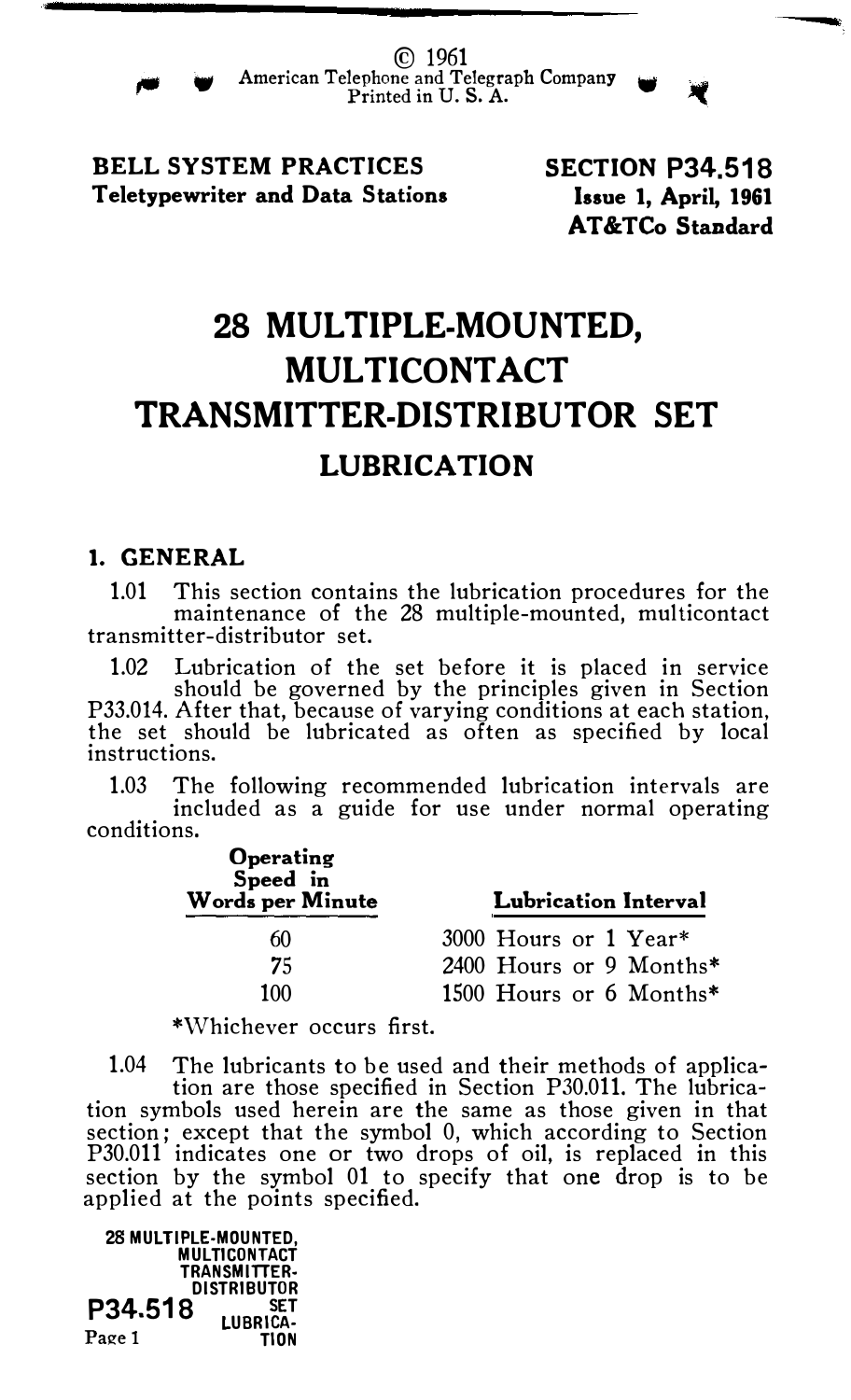1.05 For lubrication of the transmitter-distributor units refer to the section pertaining to lubrication of the  $28G$ transmitter-distributor unit.

1.06 The photograph in Part 2 of this section shows the paragraph numbers referring to the line drawings of the mechanism to he lubricated and the location of the mechanisms on the set. Parts in the line drawings are shown in an upright position. If it is difficult to lubricate a part in the upright position. the apparatus should be turned to a position in which the part is more accessible.

 $\bullet$  is a set of  $\bullet$  is a set of  $\bullet$  is a set of  $\bullet$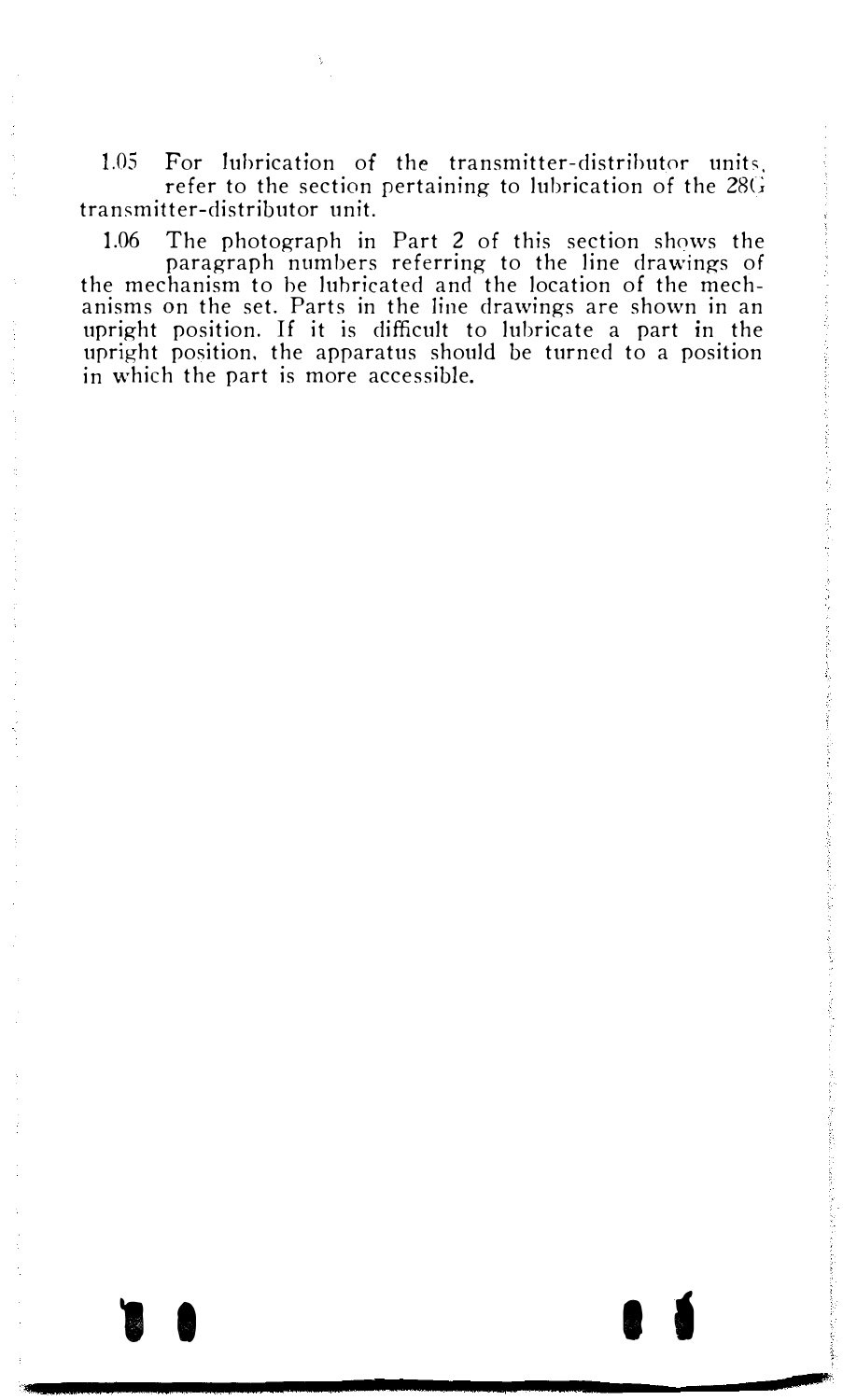# $\Box$

### 2. PARTS TO BE LUBRICATED 2.01 Deflector Bracket and Drive Gear Assembly

-

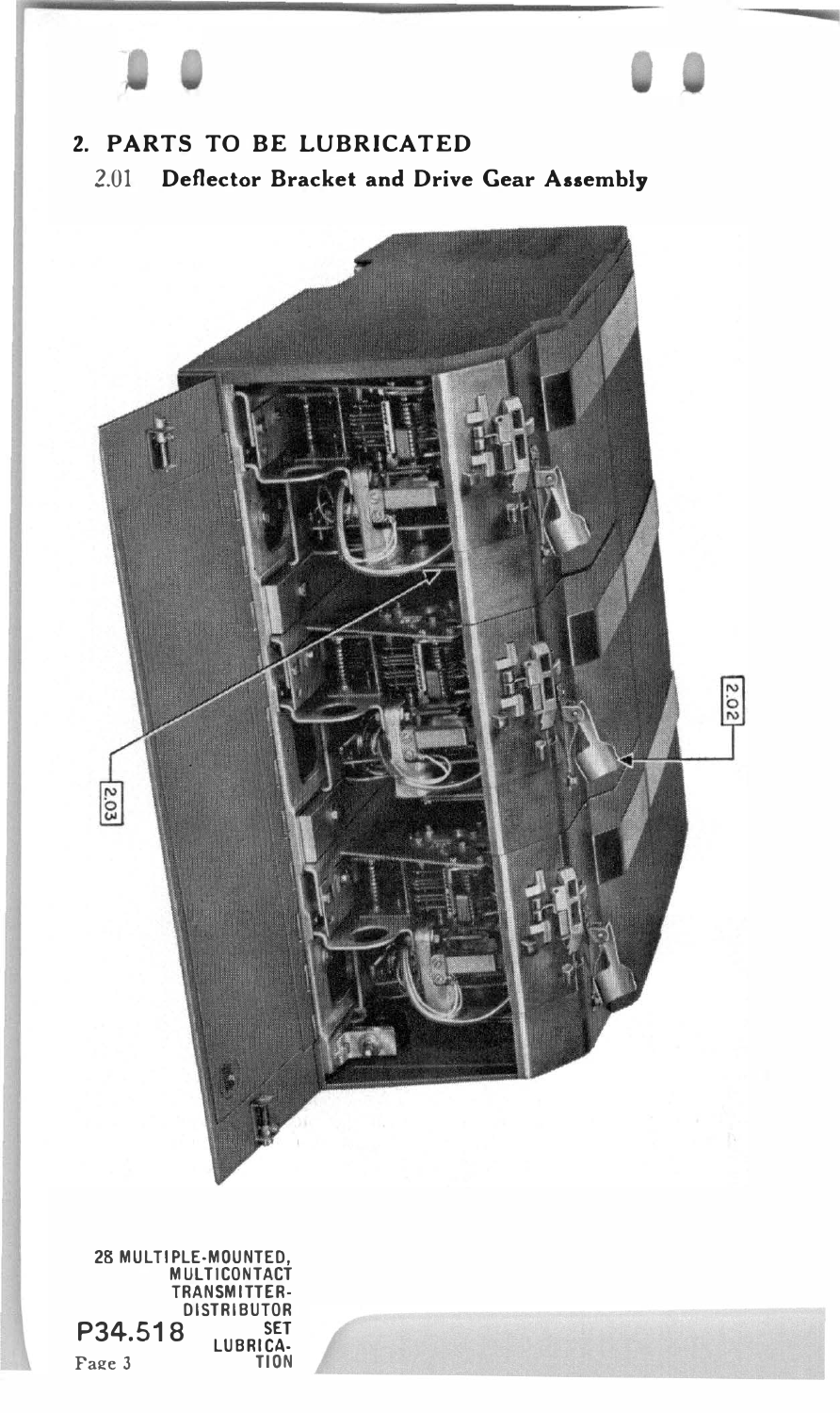

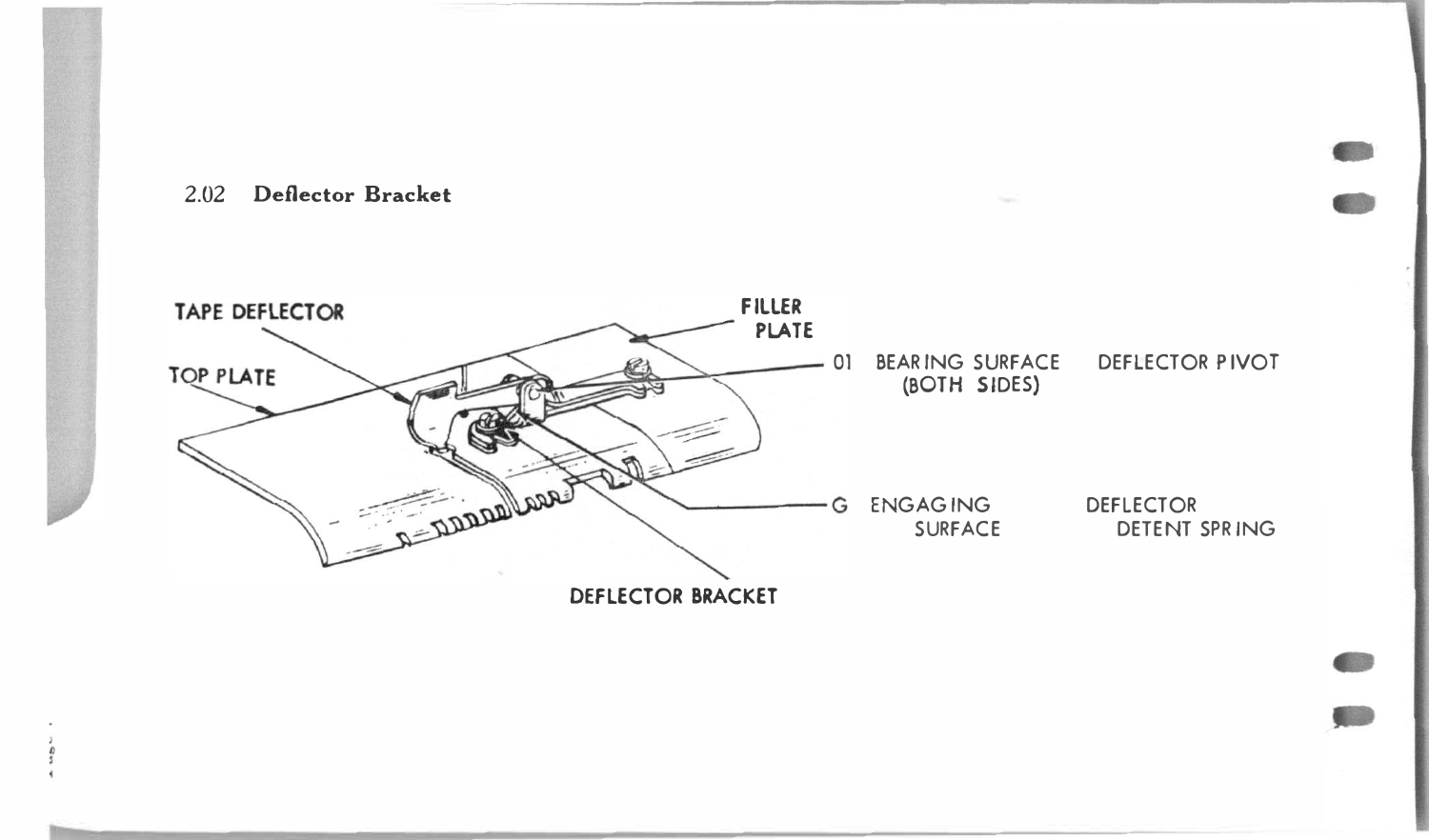



,28 MULTIPLE-MOUNTED<br>MULTICONTACT<br>TRANSMITTER-**DISTRIBUTOR** P34.518 SE<sub>T</sub> LUBRICA.<br>TION Page 5